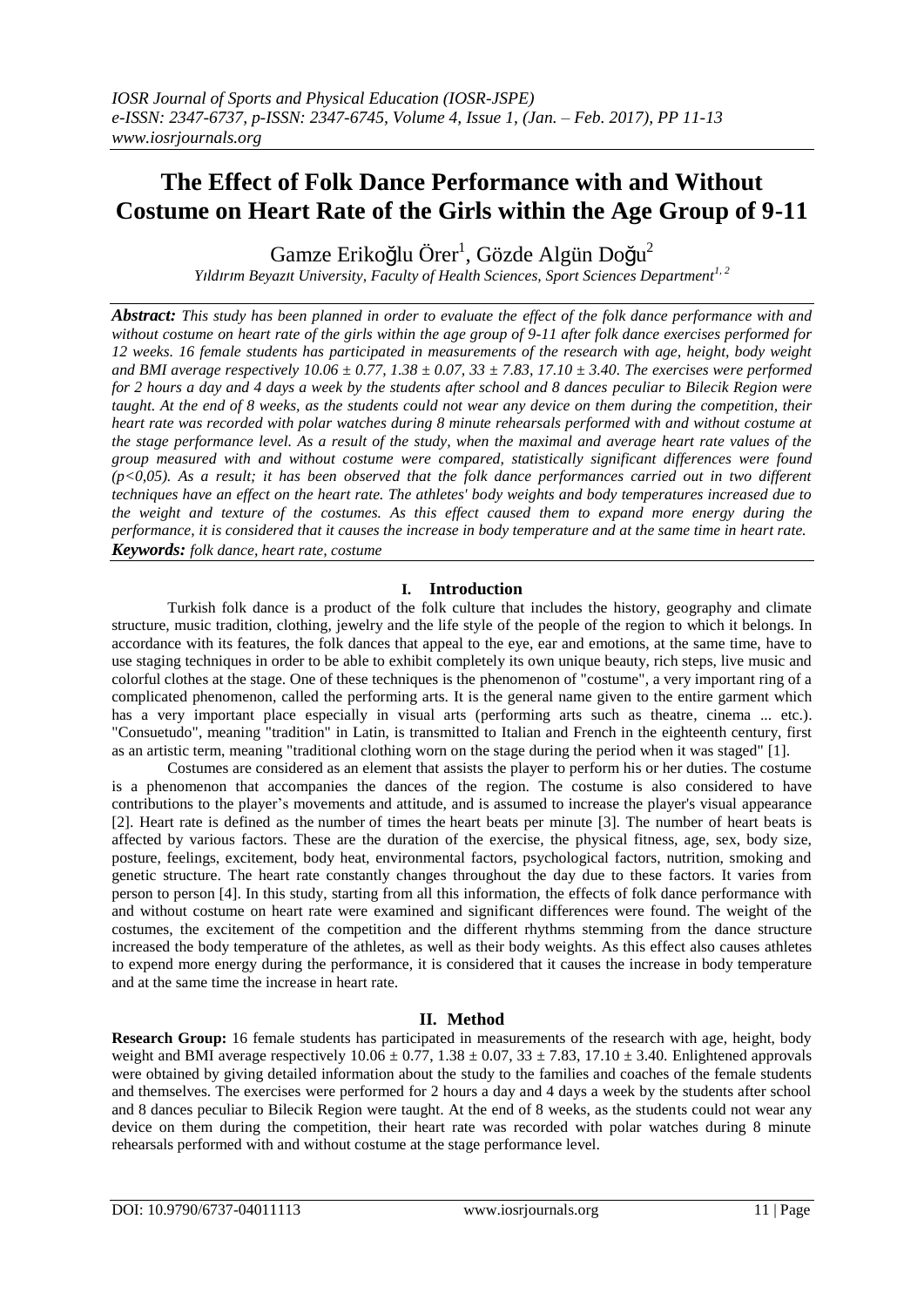#### **Data Collection:**

**Weight measurement:**

For the body weight measurement, TANİTA BC 418 body analyzer with an accuracy of 0.1 kg was used. **Height measurement:**

Their heights were measured with a 0.01 cm precision stadiometer (Holtain Ltd. UK.).

**Body Mass Index (BMI):**

It is the body weight divided by the square of the height. (BW. kg / height<sup>2</sup>.cm)

### **Heart Rate Monitor (HR):**

The heart rate was continuously recorded every second with the heart rate monitor placed on the subjects (Interval of 1 sec) (Polar V800, Finland).

Analysis of Data: After calculating the average and standard deviation  $(x, sd)$ , the measurements were determined and the Wilcoxon test was applied to the dependent groups through the SPSS 22 program and the significance level was accepted as  $p \le 0.05$ .

| <b>III.</b> Findings<br>Table 1: Anthropometric data of the Group |                                           |                  |                                   |
|-------------------------------------------------------------------|-------------------------------------------|------------------|-----------------------------------|
| <b>Height</b><br>(c <sub>m</sub> )                                | <b>Body Mass</b><br><b>Index</b><br>(BMI) | Age<br>(year)    | <b>Body weight</b><br>$(BW - kg)$ |
| $1.38 \pm 0.07$                                                   | $17.10 \pm 3.40$                          | $10.06 \pm 0.77$ | $33 \pm 7.83$                     |
|                                                                   |                                           |                  |                                   |

**Table 2:** Maximal and average heart rate values of the group with and without costume

|                             | HR-Avg $(n=16)$    | $HR-Max(n=16)$     |
|-----------------------------|--------------------|--------------------|
| <b>Without Costume - HR</b> | $125.81 \pm 9.73$  | $151 \pm 13,04$    |
| <b>With Costume - HR</b>    | $138,81 \pm 16,53$ | $172,12 \pm 10,92$ |
| z                           | $-2.53$            | $-3.33$            |
| p                           | $0.01*$            | $0,00*$            |
|                             |                    |                    |

\* ( $p \le 0.05$ )



**Graphic 1:** Maximal and average heart rate values of the group with and without costume

When the maximal and average heart rate values of the group with and without costume are compared, statistically significant differences are found (p<0,05).